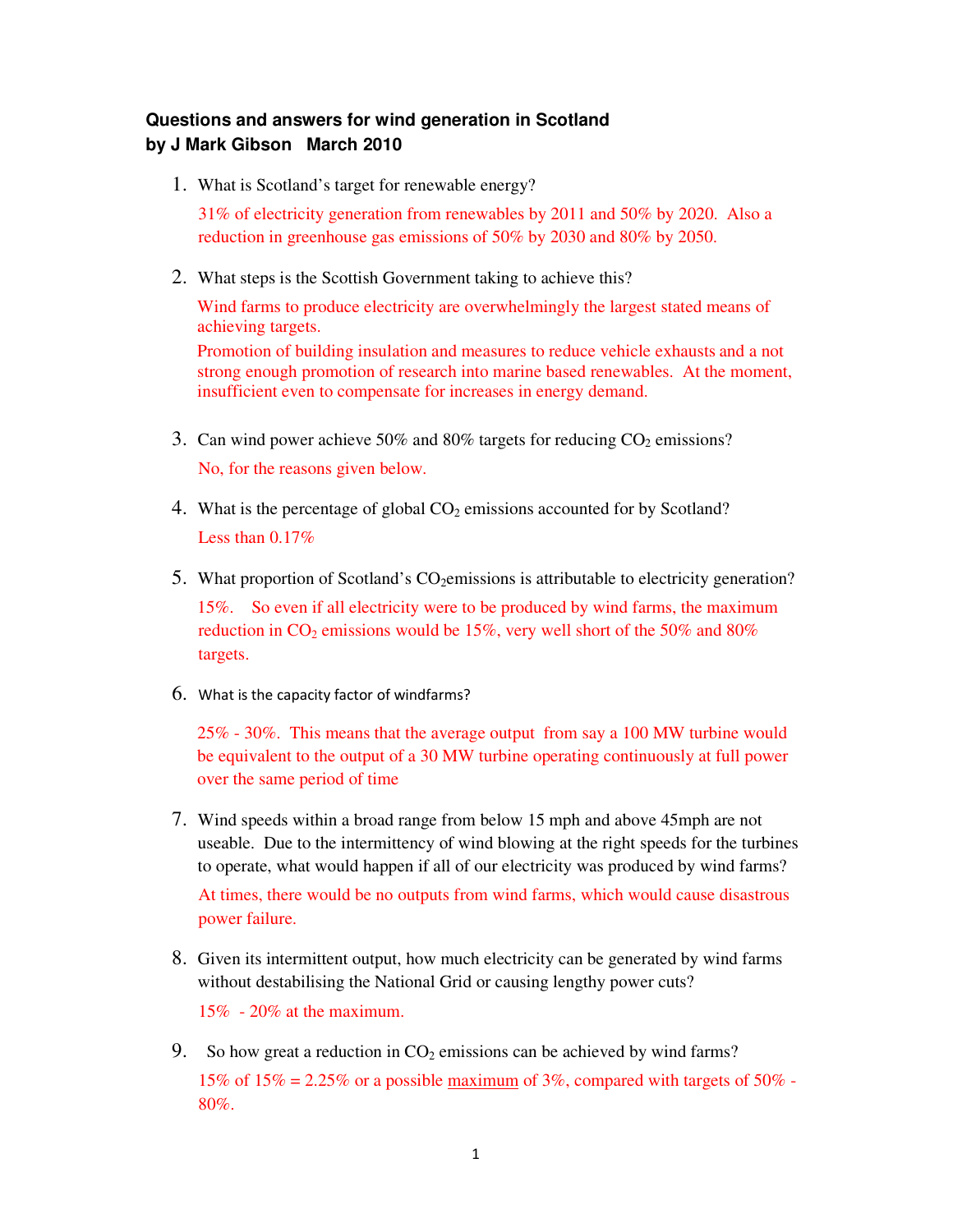10. What would be Scotland's contribution to reducing global  $CO<sub>2</sub>$  emissions should this maximum electricity generation from wind farms occur?

2.25% of 0.17% (see 4 above) =  $0.0038\%$  In practice, transmission losses and other factors might reduce this to about 0.002%.

11. With  $CO<sub>2</sub>$  emissions from countries such as India and China increasing fast, how long would it be before Scotland's reduction would be eclipsed?

A matter of weeks at most.

12. Is Scotland self sufficient in terms of electricity generation?

Yes, we are a net exporter. In addition, wind farms are merely duplicating capacity that we already have and will continue to require for the times when there is no output from wind (see 8 above).

13. Is the British Wind Energy Association (BWEA) so greatly relied upon by the Government, an objective and scientifically based body?

No, it is the mouthpiece of the commercial wind farm developers.

14. Can claims from the BWEA be relied upon?

No. In December 2008, following a number of individual complaints, the Advertising Standards Agency censured the BWEA for falsely claiming that windfarms result in a reduction of 860 grams of  $CO<sub>2</sub>$  emission per kilowatt hour generated. The true figure is 430 grams. This exaggeration by 100% means that twice as many turbines than they claim would be needed to meet any  $CO<sub>2</sub>$  emissions targets. This exaggeration means that twice as many turbines would be needed to meet any  $CO<sub>2</sub>$  emissions targets.

15. If, as shown above, wind farms achieve nothing material in terms of  $CO<sub>2</sub>$  emissions reduction in or energy security, can they be justified in terms of setting an example?

No. They are a very bad example as they do not deliver, are very expensive for the consumer and disfigure our greatest natural asset – our landscape. They create very few jobs and imperil thousands through harm to tourism. In terms of reducing  $CO<sub>2</sub>$ they are hugely expensive and could be claimed to divert resources away from much more cost effective ways of reducing  $CO<sub>2</sub>$  such as better insulation, better public transport, more efficient cars.

16. Do wind farm create jobs?

Despite claims by developers, almost none once construction is complete. As the Sunday Times said in July this year, 'The huge increase in electricity prices resulting from wind farm support will force energy intensive industries to quit Britain for countries where energy is cheaper. That will wreck what is left of Britain's manufacturing, and destroy jobs and investment. This is worse than a futile gesture; it is immoral.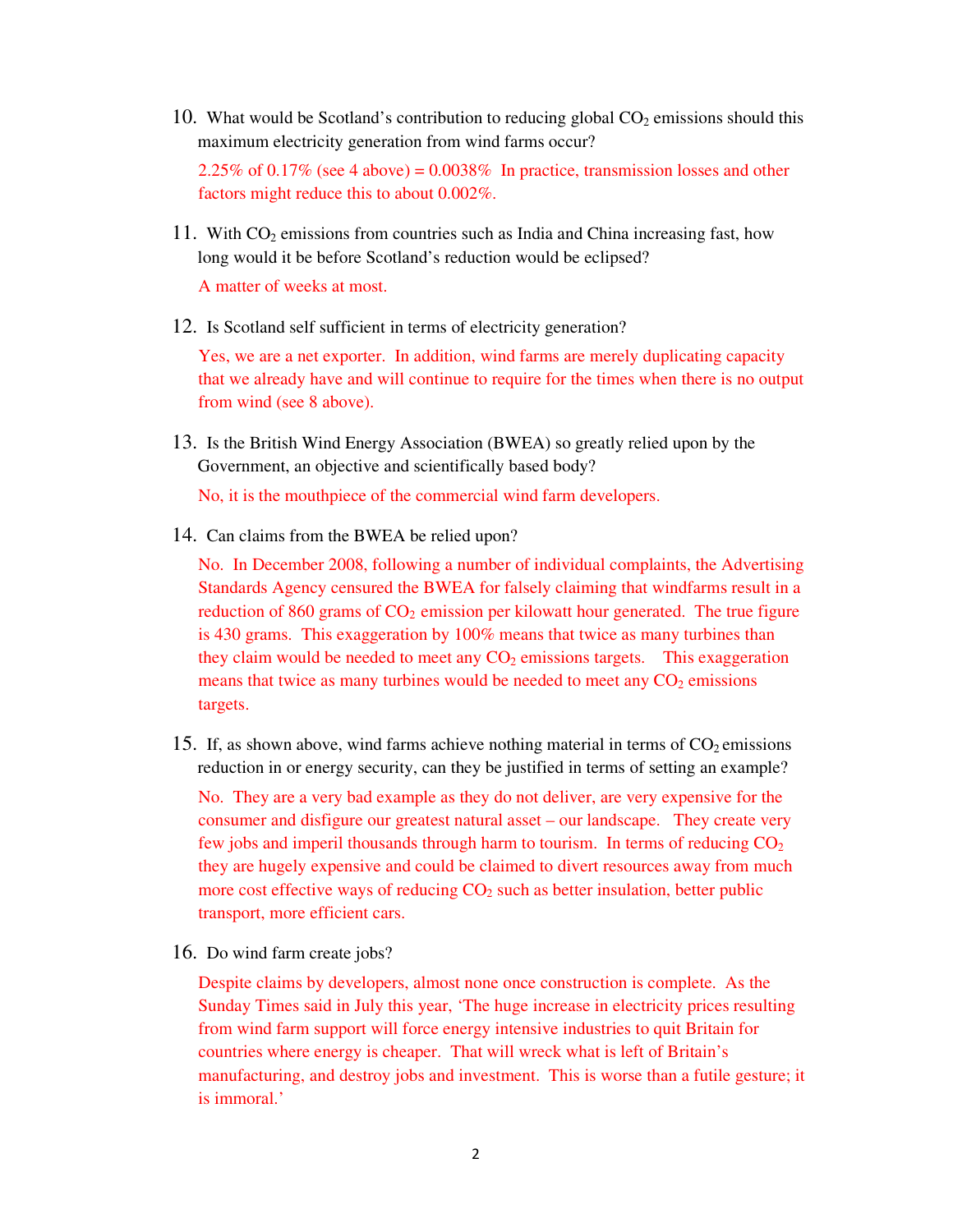17. Do scientists and independent engineers support wind farms?

No. In May this year Professor Steinberger, Nobel Prize winning director of the CERN particle physics laboratory in Geneva, said that European Governments, including Britain, should 'scrap their support for wind energy as soon as possible'.

18. Do wind farms pose any threat to the health of people living nearby?

A new study by Dr Nina Pierpont, a leading New York paediatrician shows that the low frequency noise produced by wind turbines can harm cognitive development in the young and cause heart disease, panic attacks and migraines. Professor Lord May, former Chief Scientific advisor to the Government, has described her study as 'impressive, interesting and important'.

Particularly when lit at night, turbines can induce epilepsy. While the speed of the blades of a single turbine may be slow enough not to cause epilepsy, the fact that a cluster of turbines may be moving at different speeds and different angles causes a stroboscopic effect which does indeed induce the condition.

19. What is the experience of countries that have developed the greatest amount of energy from wind turbines?

Denmark, which pioneered wind farms and which has the greatest density of turbines, stated in June 2009 that their experience with them had been 'an unmitigated disaster'.

Germany has spent billions on wind power and recently announced that it has found it 'unreliable, expensive and ineffective at cutting emissions'.

Does Britain really want to follow suit, in the teeth of the evidence?

20. Should billions of pounds be spent on subsidising wind farms to avoid climate change?

No. In addition to all the reasons given above, if global warming is indeed caused by increased  $CO<sub>2</sub>$  emissions, renewables such as wind will make nearly no difference. If climate change is happening, money should be spent on mitigation, not on a King Canute attempt to stop the unstoppable.

21. If the National Grid cannot cope with more than 15% of its requirements coming from wind what would happen with any extra amount of electricity generated by wind farms in Scotland?

They would hope to sell it to England or Ireland. That in itself would require huge new transmission investment and many more pylons. Those countries will have their own reliable and clean and cheaper nuclear produced electricity and will not want to buy intermittently produced power which they cannot rely upon. It may be difficult to give it away. This is the experience of Denmark.

22. Wind turbines only operate at 25% - 30% capacity. What effect does their intermittent supply have on oil, gas and coal power stations?